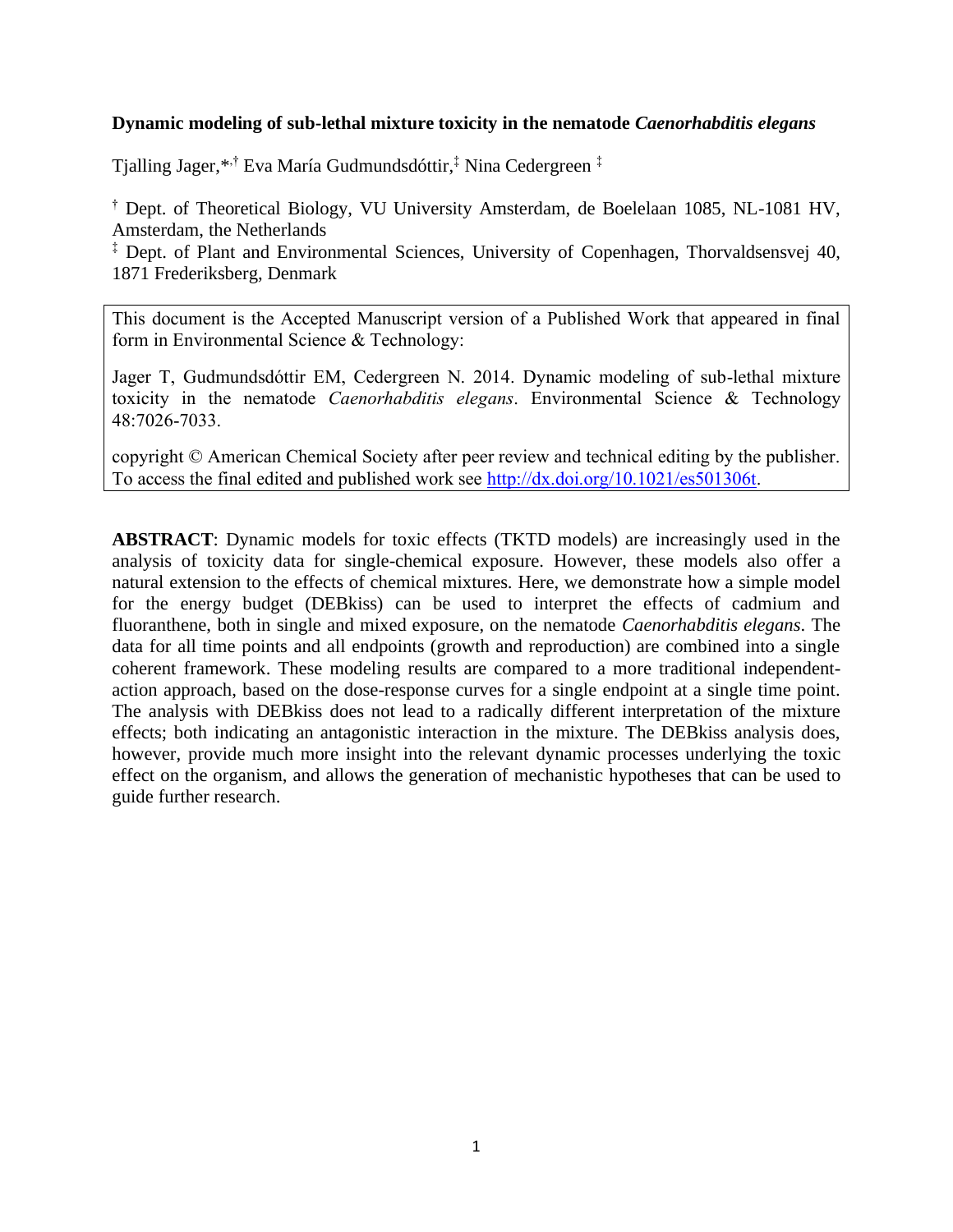#### **INTRODUCTION**

In the environment, organisms never encounter a single chemical in isolation; simultaneous exposure to multiple stressors is the norm. Even though there is still a strong single-chemical focus in ecotoxicology, mixture toxicity has become a well-established discipline over the last decades.<sup>[1](#page-12-0)</sup> Effects data from mixture experiments are traditionally analyzed in a descriptive manner; describing the combined effect of a mixture on one endpoint (e.g., growth, survival or reproduction), at a single time point, under constant external exposure. Such an approach obscures the fact that mixture effects depend on the endpoint,<sup>[2,](#page-12-1)[3](#page-12-2)</sup> the exposure time,<sup>[2](#page-12-1)[,4](#page-12-3)</sup> as well as on the timing of exposure events. [5](#page-12-4) The response of an organism to a mixture is the response of a dynamic system, in which the different endpoints of an individual are causally linked. If we are to further our understanding of mixture toxicity, we need to consider these aspects explicitly.

Process-based models for toxic effects are gaining popularity,<sup>[6](#page-12-5)</sup> and some have been extended to include mixture effects. Most of the work has focused on survival, $4,5,7$  $4,5,7$  $4,5,7$  as analyses for this endpoint can rely on relatively simple toxicokinetic-toxicodynamic (TKTD) models. For sublethal endpoints, we are aware of only one published example of a TKTD approach for mixtures in ecotoxicology.<sup>[8](#page-13-1)</sup> In that study, the effects of two polycyclic aromatic hydrocarbons (PAHs) on growth, reproduction and survival of *Daphnia magna* were modeled simultaneously over time. The TKTD model was based on Dynamic Energy Budget (DEB) theory,<sup>[9](#page-13-2)</sup> a theory that is commonly used for the analysis of toxicity data from single-chemical exposure.<sup>[10](#page-13-3)</sup> Even though the experimental data set was not optimal, this study provided important proof-of-concept for a mixture of two very similar chemicals. Here, we build upon this earlier work by focusing on a mixture of two distinctly dissimilar chemicals. In the context of energy budgets, we can talk about 'similar' and 'dissimilar' chemicals in terms of their physiological or metabolic mode of action  $(mMoA)<sup>11</sup>$  $(mMoA)<sup>11</sup>$  $(mMoA)<sup>11</sup>$ . The mMoA represents the large-scale metabolic process that is affected by the chemical (e.g., assimilation or maintenance), leading to a specific suite of effects on all endpoints over the life cycle. The mMoA thus differs from the more commonly used mechanism of action (dealing with molecular targets) and mode of action (more general physiological/behavioral responses), although there are certainly links between these concepts. In practice, the most likely mMoA for a toxicant in a species can be deduced from the observed effects on growth and reproduction over time.

In this study, we use the nematode *Caenorhabditis elegans* for its short life cycle, ease of handling, and because it has been subjected to DEB-based analyses in the past.<sup>[12](#page-13-5)</sup> The chemicals selected are the heavy metal cadmium (Cd) and the PAH fluoranthene (FA), which demonstrated distinctly different metabolic modes of action in an earlier study: Cd affecting assimilation, whereas FA increased costs for growth and reproduction.<sup>[13](#page-13-6)</sup> As these chemicals have a different mMoA, we can logically assume that they affect different molecular target sites in the organism. Therefore, our starting hypothesis is that the combined effect of Cd and FA can be accurately predicted by modeling an independent action on both target sites (without the need to specify the details of this target site). It should be stressed that this assumption of independence differs from the traditional approach for independent action (IA). In the classical IA, independence is applied to the percentage effect on an endpoint (at one time point), whereas in the TKTD model this assumption is applied at the level of the processes in the energy budget (and hence specifies the mixture effects on all endpoints over the entire life cycle). Assuming independent action without interaction at the target sites may easily lead to apparent interactions in the dose-response curve as the TKTD processes inevitably interact.<sup>[8](#page-13-1)</sup> Here, we compare the results of the TKTD analysis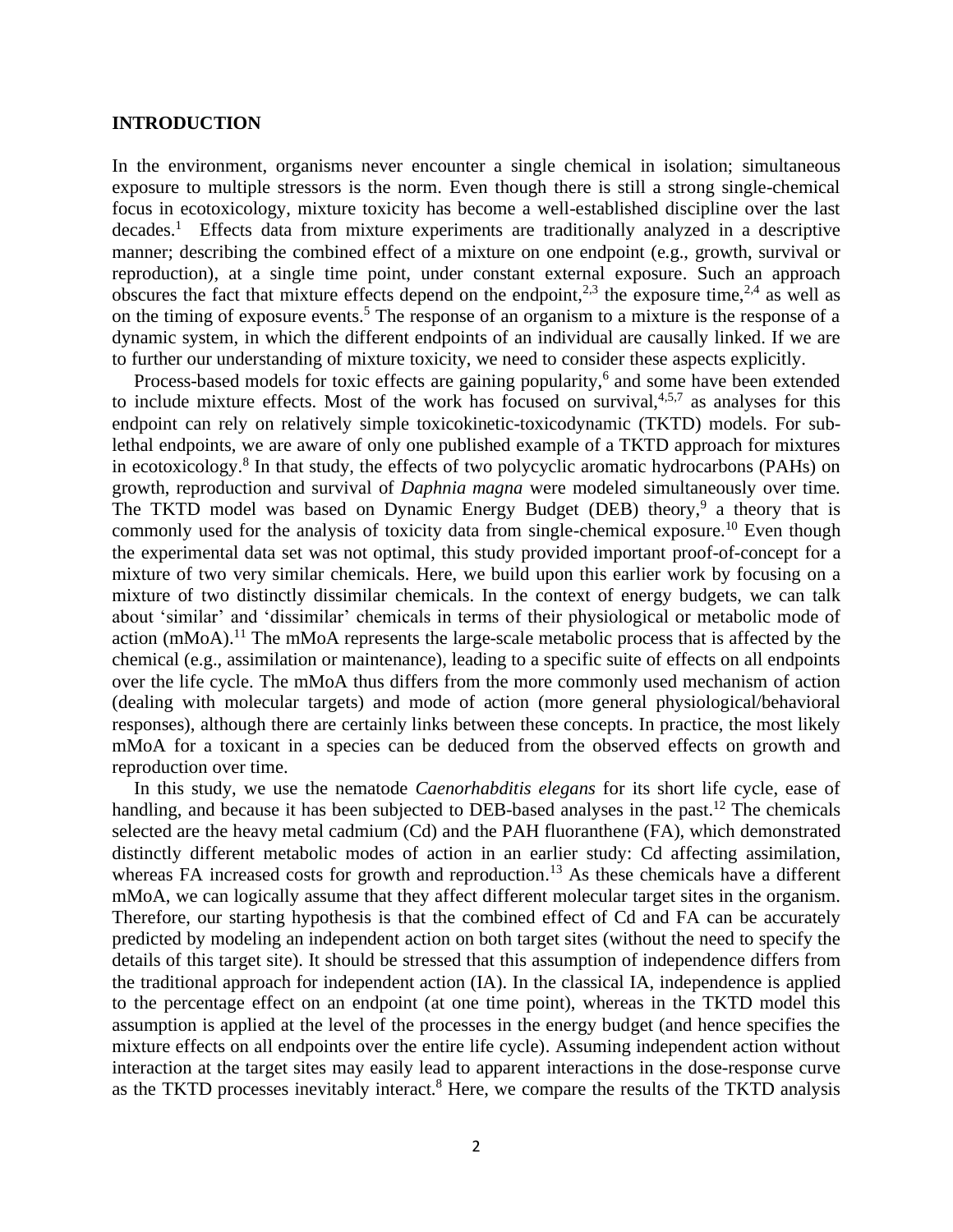to a traditional IA prediction (for both growth and reproduction at a single time point) to illustrate the difference in philosophy between both approaches.

#### **MATERIAL AND METHODS**

**Experimental setup.** *Caenorhabditis elegans* of the N2 Bristol strain (obtained from the *C. elegans* Genetics Centre, Minnesota, USA) were cultivated at 20˚C, in darkness on plates of a modified bacteriological agar (nematode growth medium, NGM[14](#page-13-7)) and fed *Escherichia coli*, of the uracil deficient strain OP50.

Three experiments were conducted with *C. elegans*, in all cases following growth, reproduction and survival, testing the effects of cadmium (Cd), fluoranthene (FA), and the mixture of the two chemicals at equitoxic ratios. Concentration ranges of cadmium and fluoranthene were estimated based on pilot experiments. Subsequently, the effects of the individual chemical exposures on reproduction were used to calculate equitoxic concentration ranges for the mixture toxicity experiment. Equitoxicity is not essential for the model analysis but it is a pragmatic choice to ensure that both chemicals attribute to the mixture effect, and it facilitates plotting and interpretation of the results.

Cadmium was prepared in stock solution of 500 mg/L CdCl<sub>2</sub> (Sigma-Aldrich, purity >99%) in demineralized water and added to the warm (60-70°C) agar to obtain concentrations of 0, 0.625, 1.25, 2.5, 5 and 10 mg Cd/L agar. Fluoranthene (Sigma-Aldrich, purity >99.9%) was dissolved in 99.9% ethanol resulting in a range of stock solutions with the concentrations 0.125, 0.250, 0.5, 1, 2 g/L. The dilutions were made in ethanol in order to have equal solvent concentrations in all treatments. The fluoranthene stocks were kept in a freezer at -18°C. To dose the agar, 1 mL/L was added to warm agar to obtain fluoranthene concentrations of: 0 (blank and solvent control), 0.125, 0.25, 0.5, 1 and 2 mg/L agar. The mixture ratio of Cd:FA giving a 50:50% effect was determined to be 2:1, based on EC50-values for cumulated reproduction of 2.02±0.39 mg Cd/L and 1.17±0.19 mg FA/L (EC50±s.e., derived from pilot experiments). This gave the following Cd:FA concentrations in the mixtures: 0:0, 0.125:0.0625, 0.25:0.125, 0.5:0.25, 1:0.5, and 2:1 mg/L agar (no solvent control was included).

After mixing the chemicals with agar, the agar was distributed either into Petri dishes, used for synchronization of the worms, or into 12-well Tissue Culture (TC) plates. One 12-well plate was used per treatment, with a single individual nematode per well. New plates were made every 3-5 days. Plates older than five days were not used because of potential changes of the chemical concentrations in the agar. One day before introducing nematodes into the agar, the *E. coli* strain OP50, cultivated in lysogeny broth at approximately 20°C, was inoculated onto the agar and left to cultivate overnight.

Synchronization of the nematodes for toxicity testing was achieved by leaving 10 fertile adult individuals (3-4 days old) on a Petri dish for each concentration for approximately three hours to lay eggs, after which the adults were removed. When the individuals, hatched from these eggs, had reached a size where they could be transferred without being damaged (>400 μm), they were individually placed into wells of a TC plate at the same exposure concentration they were hatched on. The nematodes were transferred to a new well every day, and the number of fertilized and unfertilized eggs was counted daily until death of the individual. Incubation conditions were as described above.

During the experiment, the length of the nematodes was regularly determined using a Nikon DS-Fi1 camera connected to a Nikon SMZ 800 stereomicroscope. Pictures were taken the first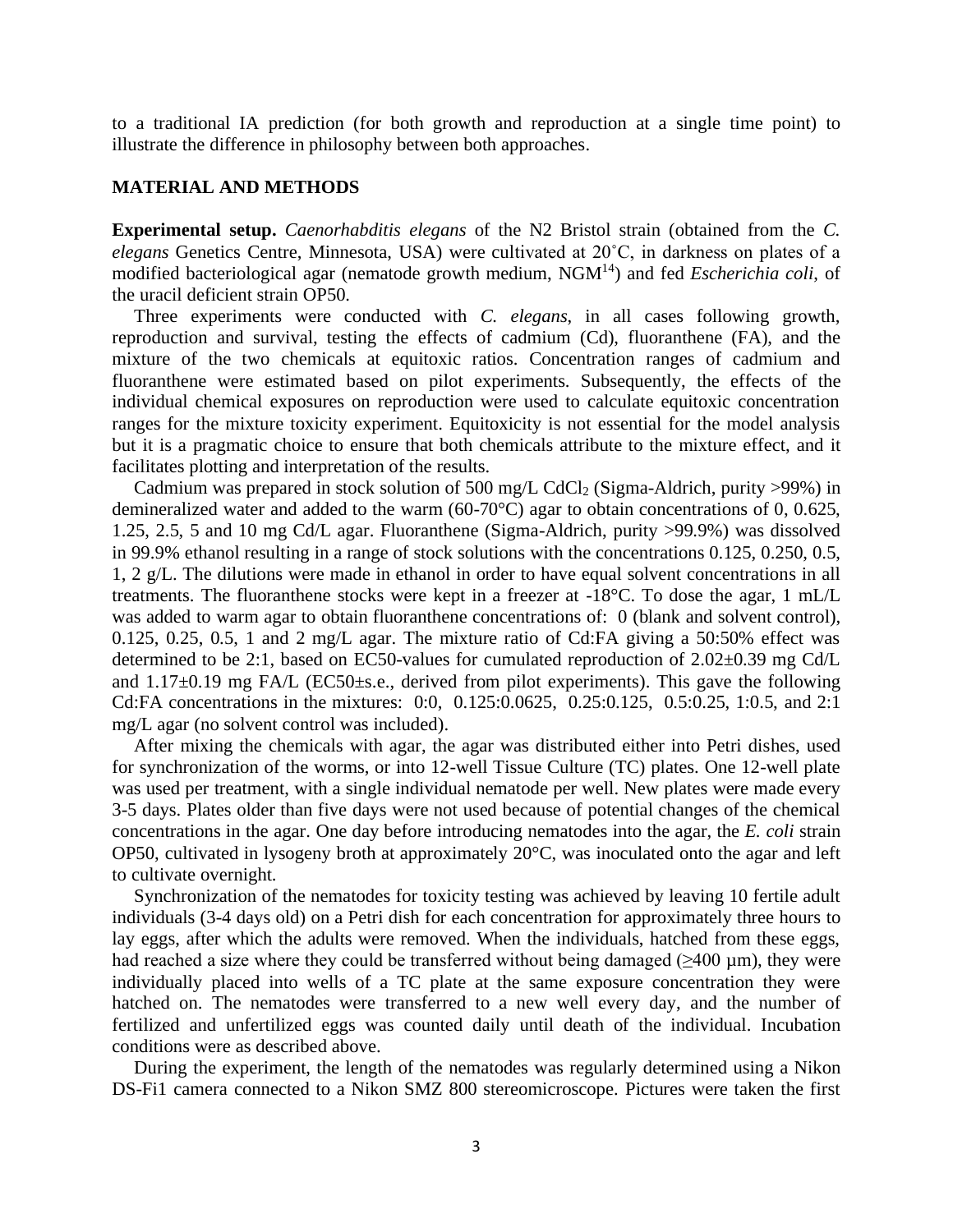days after synchronization on twelve random individuals on the synchronization plates and thereafter on each individual transferred to the 12-well plates. Body length was measured using Nikon NIS Elements Imaging Software 3.2. Length measurements where stopped in the Cd experiment at day 5, but for the subsequent experiments, these observations were continued for longer to obtain a better estimate for the ultimate size.

Basic DEBkiss model. The model we used is a simplified DEB model, known as DEBkiss.<sup>[15](#page-13-8)</sup> A detailed model derivation is supplied elsewhere,<sup>[15](#page-13-8)</sup> but we added the complete set of model equations in the Supporting Information (SI). In the model, food is taken up by the animal from the environment, a fraction  $\kappa$  of the assimilated energy is used for the soma (growth and somatic maintenance), whereas the remainder (1-*κ*) is used for maturation (in juveniles), maturity maintenance and reproduction (in adults). In contrast to other simplified DEB approaches, <sup>[10](#page-13-3)</sup> DEBkiss builds upon an explicit mass balance, includes the embryonic stage, and excludes the distinction of biomass in a structure and reserve compartment (all biomass is treated as 'structure', which is an acceptable simplification for small invertebrates).

The extensions for toxicokinetics and toxicodynamics follow the principles laid down in other DEB-based studies.<sup>[8,](#page-13-1)[10](#page-13-3)</sup> Uptake of chemicals is modeled using a first-order, one-compartment, toxicokinetics model, accounting for the effects of changes in body size and losses due to reproduction (see SI). For the egg, we assume either no uptake at all (Cd), or instantaneous steady state with the external concentration (FA). This is consistent with the observed effects and avoids the complications of modeling TK in eggs. The chemical, once taken up, affects one or more of the metabolic processes (the mass fluxes) in the organism; the physiological or metabolic mode of action or mMoA.<sup>[11](#page-13-4)</sup> The use of DEBkiss in a complete TKTD framework was first demonstrated by Barsi and coworkers.<sup>[16](#page-13-9)</sup>

To analyze mixture toxicity data, very little changes to the model are required. According to previous analyses, cadmium affects assimilation of energy from food,<sup>[13](#page-13-6)[,17](#page-13-10)</sup> whereas fluoranthene affects the costs for growth and the costs for reproduction simultaneously.<sup>[13](#page-13-6)</sup> Since these chemicals have a different mMoA, they affect different target sites, and therefore we depart from the assumption that the combined effects of the two chemicals can be modeled as independent effects on each target process.<sup>[8](#page-13-1)</sup>

**Specific extensions for nematodes.** Total body length of the nematodes was measured, but the model requires the body size as volume and dry weight. For the conversion from total length  $(L_w)$ to volume (*V*), a shape correction ( $\delta_M$ ) is used:

$$
L_w = \frac{V^{1/3}}{\delta_M}
$$

For a fully-grown animal (1.4 mm long), we found an estimate for the fresh weight of 4.3  $\mu$ g,<sup>[18](#page-13-11)</sup> and an estimated volume of 4.5  $nL$ <sup>[19](#page-13-12)</sup>. These estimates support a wet density of 1 mg/mm<sup>3</sup>, and result in  $\delta_M = 0.12$ . We compared this value to the estimated volume of several worms in our control experiments, calculated by approximating the body with a cylinder. The diameter of the cylinder is taken as the mean of seven measurements at different parts of the worm (see SI). The resulting  $\delta M = 0.12$  (s.d. 0.0079, n = 22) corresponds very well to the value derived above. The dry weight density was taken as  $d_V = 0.25$  mg/mm<sup>3</sup>, which is a representative value for benthic nematodes. [20](#page-13-13)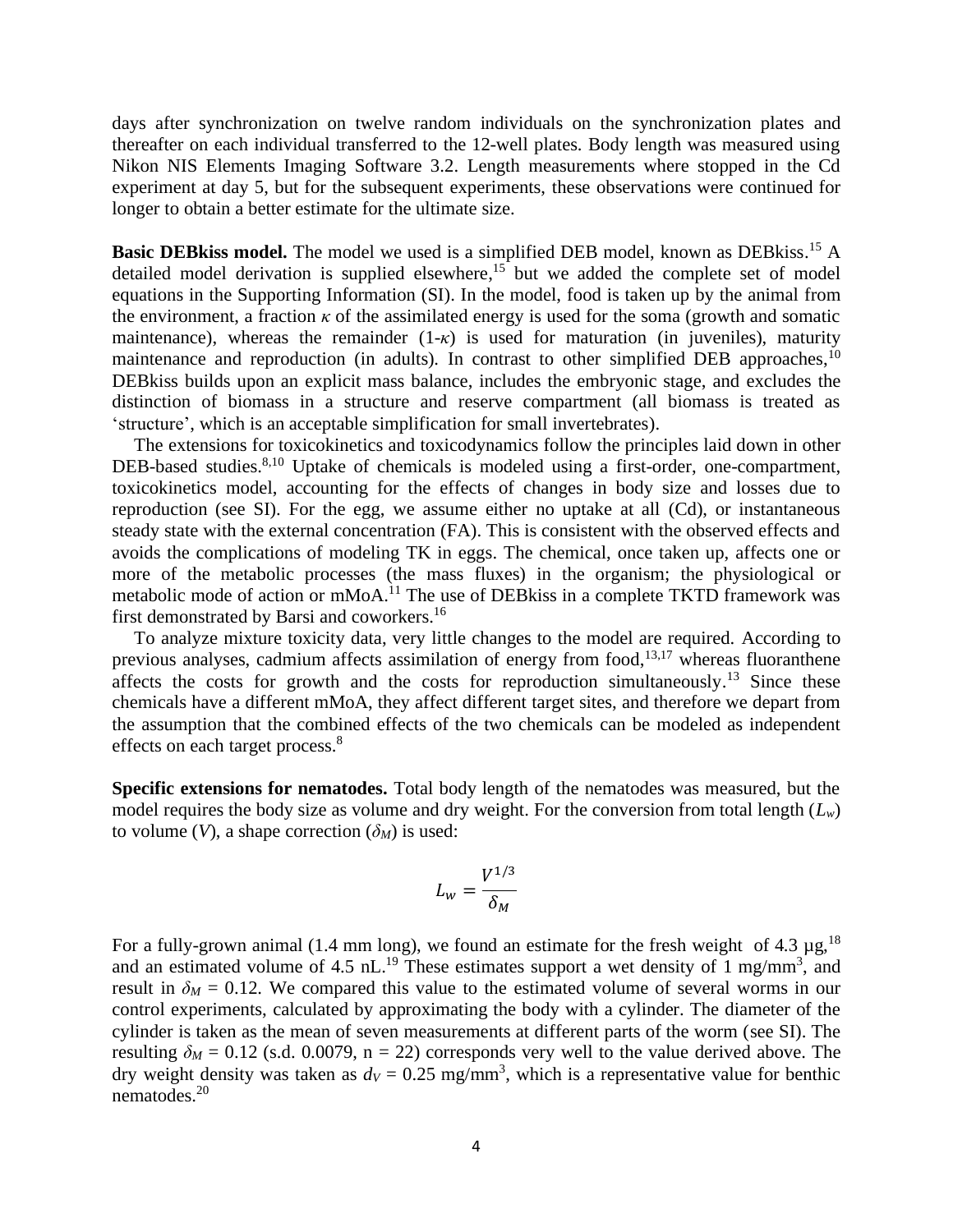Growth in *C. elegans* deviates from the von Bertalanffy pattern, which is the expected curve from standard DEB models for organism that do not change shape over ontogeny. Initially, the juveniles grow slower, which likely reflects their difficulty feeding on the supplied bacterial cells.<sup>[21](#page-13-14)</sup> As in earlier work,<sup>[12](#page-13-5)</sup> we applied a hyperbolic relationship for the scaled functional response (*f*) with body size. The reduced feeding in early juveniles is also assumed to reduce the exchange rate of the chemical between the medium and the animal (see SI), as chemical uptake in *C. elegans* appears to be closely related to the feeding process. [22](#page-13-15)

Here, we must explicitly consider embryonic development as the experiments were initiated by allowing adults to deposit eggs into a petri dish for three hours (with toxicants, in the exposure treatments). For the model calculations, we define  $t = 0$  half-way into the synchronization (after 1.5 hours). Embryonic development is sometimes slower than expected from the juvenile/adult parameters, which can be corrected by assuming a slower use of assimilates from the egg buffer.<sup>[15,](#page-13-8)[16](#page-13-9)</sup> This introduces an additional parameter  $f_B$ , the apparent scaled functional response of the embryo.

The exact moment of hatching was not observed, and the first observation was 20 hours after egg deposition. To obtain a reasonable representation of the embryonic development, we decided to constrain the fit by forcing the model to make a realistic prediction for the hatching time in the control fit. In each iteration of the optimization, the predicted hatching time is provided with a probability density, given a normal distribution for the hatching time with a mean of 11 hours (at  $20^{\circ}$ C),<sup>[18](#page-13-11)</sup> and an arbitrarily small s.d. of 0.1 hours. This probability density is then included into the overall likelihood function (which is very similar to the Bayesian use of priors).

The dry weight of a single egg was estimated as 8.8 ng, using a literature value for the fresh weight<sup>[18](#page-13-11)</sup> and assuming a dwt/wwt ratio of 0.25. This estimate can be compared to the measured size of the eggs in our experiment. Length and width were determined for a number of eggs, and translated into volume by approximating the egg as a prolate spheroid:  $V_{B0} = 0.024$  nL (s.d. 0.0068, n=31). By assuming a wet weight density of 1, and a dwt/wwt ratio of 0.25, we obtain an egg weight of 6.1 ng; quite comparable though slightly smaller than the first estimate.

An additional aspect of the reproductive behavior of *C. elegans* (as hermaphrodite) is that reproduction stops rather abruptly when the storage of sperm cells runs out (sperm production stops when egg production commences). In earlier work, we addressed this with a new parameter (maximum total number of eggs), which was apparently also affected by toxicant exposure.<sup>[13](#page-13-6)[,17](#page-13-10)</sup> Here we avoid these additional complexities by only using the reproduction data up to  $t = 6$  days. For a similar reason, we also did not use the information about mortality in the analysis. Almost all of the mortality occurred after 6 days, and that is also where control mortality was affected. A DEB-based explanation of mortality patterns should thus involve an interaction between ageing and the toxicant,  $17$  which we decided would be unnecessarily speculative for the current analysis.

**Model fitting.** The model was implemented in Matlab 2011a. Parameter optimization was performed by maximizing the overall likelihood function for all endpoints. For the distribution of the residuals, we assumed independent normal distributions after square-root transformation.<sup>[10](#page-13-3)</sup> Confidence intervals were calculated by profiling the likelihood function.

We first estimated the physiological parameters by fitting the DEBkiss model to the data for the controls in the three experiments (for FA, the solvent control and the blank were combined as there was no significant difference, see SI). Next, we fitted the model to the data for the singlechemical exposures, fixing the basic physiological parameters on the data for the control treatments. This procedure ensures that the model does not compensate for a poor representation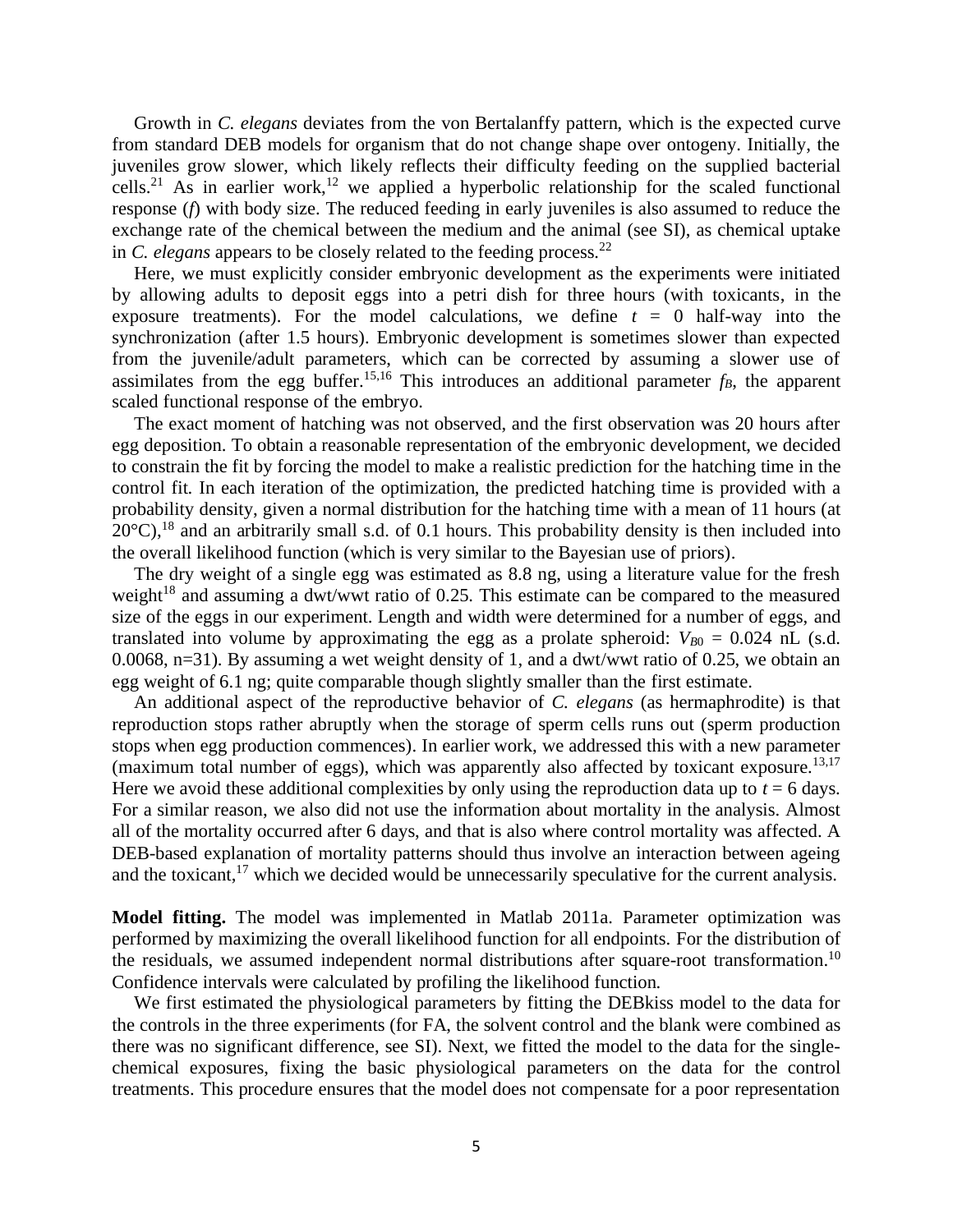of the treatment data by changing control behavior. For the mixture data, we predicted the effects patterns on growth and reproduction by fixing the toxicological parameters to the values obtained from the single chemicals, and the physiological parameters to the values obtained from the mixture controls. This step involves no fitting to the mixture data, and thus represents a validation of the model assumptions.

As the model parameters inevitably contain uncertainties, an additional analysis was performed, fitting all data simultaneously (growth and reproduction for the two single-exposure treatments as well as the mixture). Forcing the same toxicological parameters in the single treatments and in the mixture provides the best possible fit to all data assuming no interaction between the chemicals. This fit can be compared to a fit in which some toxicological parameters in the mixture are allowed to differ from the values in the single-chemical exposures, hence representing an interaction in the mixture. The difference in goodness-of-fit with and without interaction was judged using a likelihood-ratio test.

**Independent Action model.** The toxicity data were also analyzed in a more traditional way by describing growth and reproduction at a fixed time point with a log-logistic two-parameter doseresponse model, $^{23}$  $^{23}$  $^{23}$  making an Independent Action (IA) prediction for the mixture and then comparing that to the data from the mixture experiment. The IA prediction was made according to Cedergreen et al,<sup>[24](#page-13-17)</sup> where the response (given as length or produced eggs relative to the untreated control) of the mixture  $(R_{mix})$  is equal to the product of the response of Cd  $(R_{Cd})$ , at the concentration used in the mixture, and FA (*RFA*), at the concentration used in the mixture. *RCd* and *RFA* are predicted from the dose-response relationship of the individual chemicals, and are given as proportions of the control average. Day 4 was chosen, as this is the time where large deviations in growth and reproduction can be distinguished between treatments, and as it is the recommended test time of the *C. elegans* reproduction tests. [25](#page-13-18)[,26](#page-14-0) Other times were also tested, but showed very similar results regarding the mixture interaction. The analyses were done in R version 3.0.2, and more details of the procedure are supplied in the SI.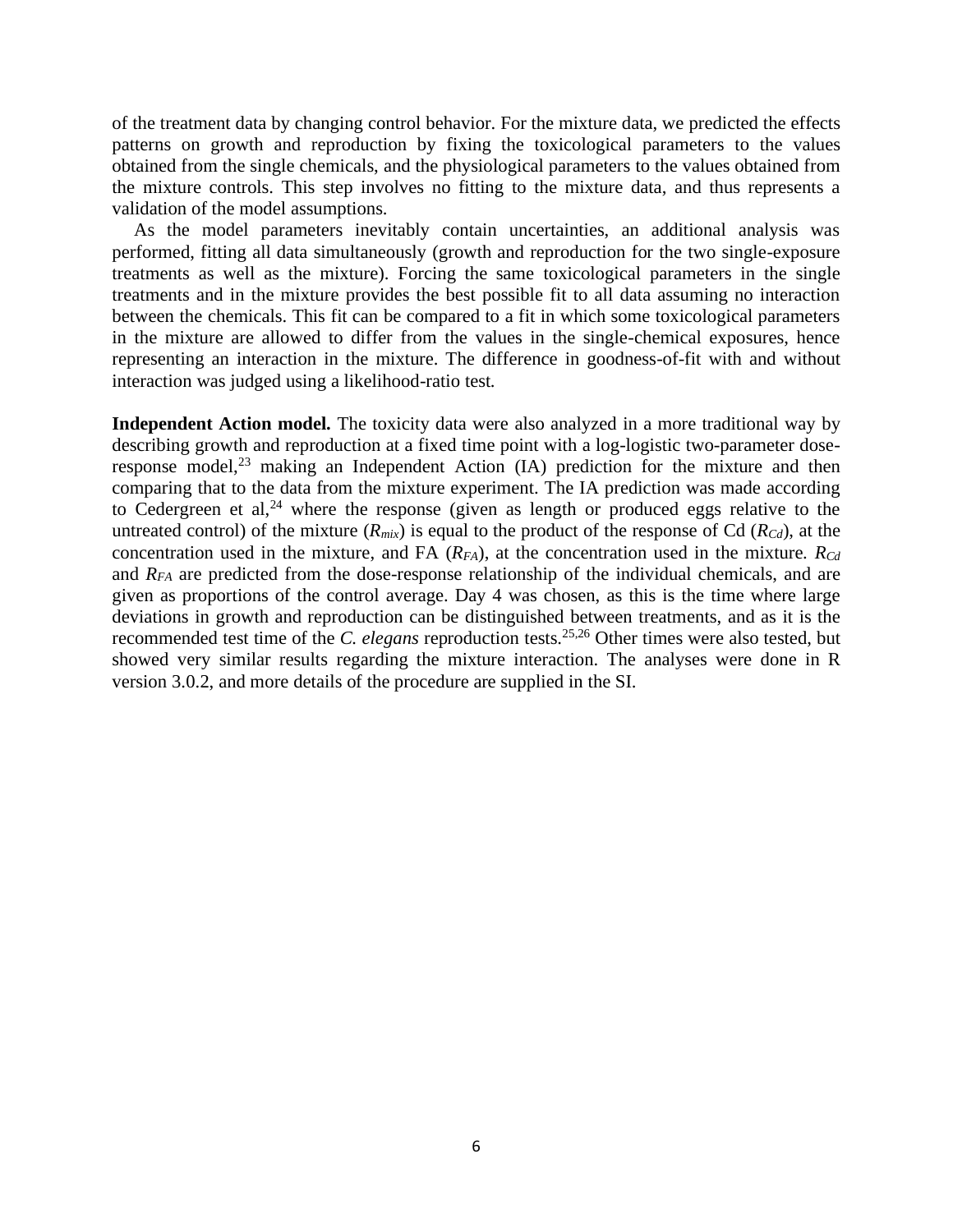# **RESULTS AND DISCUSSION**

**Table 1. Parameters values used in this study. For fitted parameters, maximum likelihood values with 95% confidence intervals are provided. Elimination rates are constrained between 0.001 and 100 d-1 .**

|                                                                         | Symbol Description                           | Value (C.I.)          | Unit                   |
|-------------------------------------------------------------------------|----------------------------------------------|-----------------------|------------------------|
| Fixed parameters and conversion factors                                 |                                              |                       |                        |
| $\delta_M$                                                              | Shape-correction coefficient                 | 0.12                  | $[ - ]$                |
| $d_V$                                                                   | Dry weight density of structure              | 0.25                  | $mg/mm^3$              |
| <b>y</b> <sub>V</sub> A                                                 | Yield of structure on assimilates            | 0.8                   | mg/mg                  |
| YBA                                                                     | Yield of egg buffer on assimilates           | 0.95                  | mg/mg                  |
| $\int$                                                                  | Scaled functional response (mixture)         | 1                     | $\left[ \cdot \right]$ |
| $\kappa$                                                                | Allocation fraction to soma (embryo)         | 1                     | $[\cdot]$              |
| $W_{B0}$                                                                | Dry weight of a single egg                   | $8.810^{-6}$          | mg                     |
| Physiological parameters estimated from the data in controls            |                                              |                       |                        |
| $J_{Am}^{\ a}$                                                          | Specific maximum assimilation rate           | $0.21(0.21-0.22)$     | $mg/mm^2/d$            |
| $J_M{}^v$                                                               | Specific somatic maintenance rate            | $0.80(0.76-0.85)$     | $mg/mm^3/d$            |
| $\kappa$                                                                | Allocation fraction to soma                  | $0.65(0.62-0.67)$     | $\left[ -\right]$      |
| $L_{wf}$                                                                | Physical length at half-max. feeding         | $0.36(0.36-0.36)$     | mm                     |
| $L_{wp}$                                                                | Physical length at puberty                   | $0.87(0.84-0.90)$     | mm                     |
| f                                                                       | Scaled<br>functional<br>(single)<br>response | $0.96(0.95-0.97)$     | $[\cdot]$              |
|                                                                         | chemicals)                                   |                       |                        |
| $f_B$                                                                   | Scaled functional response embryo            | $0.32(0.31-0.33)$     | $[\cdot]$              |
|                                                                         |                                              |                       |                        |
| Toxicological parameters for $Cd$ (co fixed to 0), mMoA assimilation    |                                              |                       |                        |
| $k_e$                                                                   | Elimination rate constant                    | $0.0010 \, (<0.025)$  | $d^{-1}$               |
| $C_A$                                                                   | Addition to external concentration           | $9.1(8.1-10)$         | mg/L                   |
| $c_T$                                                                   | Tolerance concentration                      | $0.12(0.11-2.9)$      | mg/L                   |
| Toxicological parameters for FA, mMoA costs for growth and reproduction |                                              |                       |                        |
| $k_e$                                                                   | Elimination rate constant                    | $63(10-100)$          | $d^{-1}$               |
| $c_0$                                                                   | No-effect threshold                          | $3.3(3.3-3.5)10^{-3}$ | mg/L                   |
| $c_T$                                                                   | Tolerance concentration                      | $2.3(2.3-2.3)$        | mg/L                   |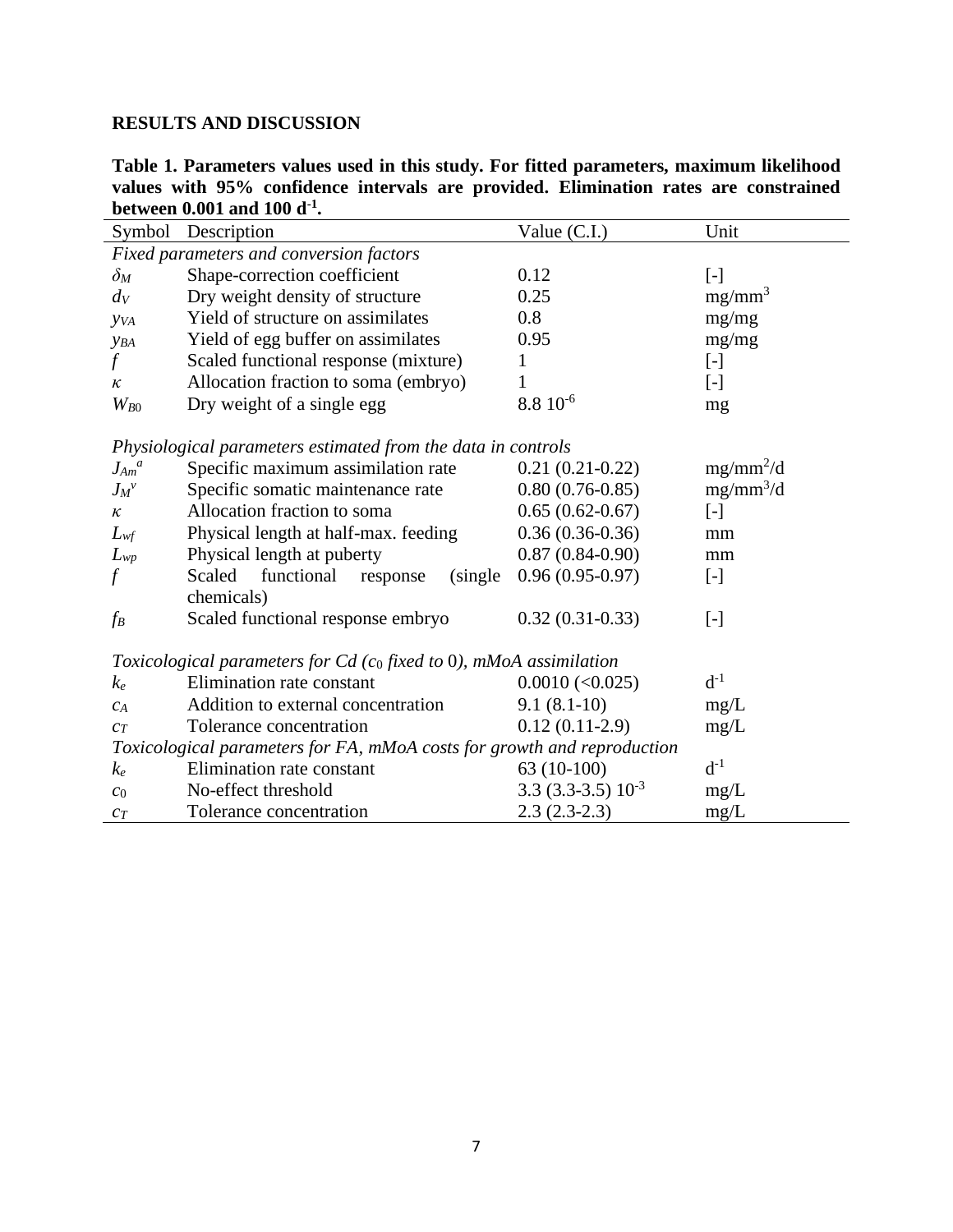

**Figure 1.** Fit for the control treatment of the three experiments. All data were described by the same parameters except for the food availability, which was assumed to be lower in the two single-chemical experiments. Parameter estimates are provided in Table 1. Body length before hatching (around  $t = 0.5$  d) is a hypothetical size for the structural component of the embryo.

**Embryonic growth.** As the experiments start with eggs, we need to consider the embryonic phase in the model analysis. In earlier work,<sup>[17](#page-13-10)</sup> a fixed hatching time was assumed and no uptake or effect of the toxicant on the egg. Due to the observed dose-related decrease in size at the first observations in the FA experiment (see Figure 3), we need to consider effects on the embryo as well. As we have no direct observations on the first 20 hours of development, we constrained the optimization to yield a realistic estimate for the hatching time in the control (see Material and Methods).

Initial fits (not shown) revealed that the estimated egg weight  $(W_{B0})$  is too small to accurately predict the first size measurements in juveniles. In DEBkiss, embryos follow the same rules as juveniles, which implies losses of mass due to maintenance costs, overhead costs for growth, and maturation (the 1-*κ* flux is burned to increase maturity). However, to achieve a hatchling length of some 0.27 mm, [18](#page-13-11) almost the total egg mass would need to be converted into a hatchling (assuming that the hatchlings have the same shape coefficient  $\delta_M$  as adults). In DEB kiss, the fresh egg starts with a small amount of structure and a considerable amount of egg buffer (i.e., yolk) fueling development.<sup>[15](#page-13-8)</sup> This does not reflect the developmental process of nematodes, where the complete egg follows a series of cleavage divisions until the final number of somatic cells is achieved. The body length of the embryo, as plotted in Figure 1 (the almost straight line in the first 11 hours), is thus a hypothetical structural size. The energetics of *C. elegans* embryos requires further study, but for the purpose of this study we can get a good correspondence to the initial part of the growth curve by fixing  $\kappa = 1$  for the embryo.

**Size and reproduction in controls.** The DEBkiss model was fitted to the control data for growth and reproduction from the three experiments simultaneously (Figure 1). Reproduction data for *t* > 6 days were discarded as we did not attempt to provide a mechanism for the stop of egg production. The data for the two single chemical experiments were very close, and could easily be described with the same set of parameters. In the mixture experiments, the control showed a slightly enhanced growth and reproduction. The nature of this discrepancy is unclear, but we could capture it by assuming a slightly lower scaled functional response (*f*) in the single chemical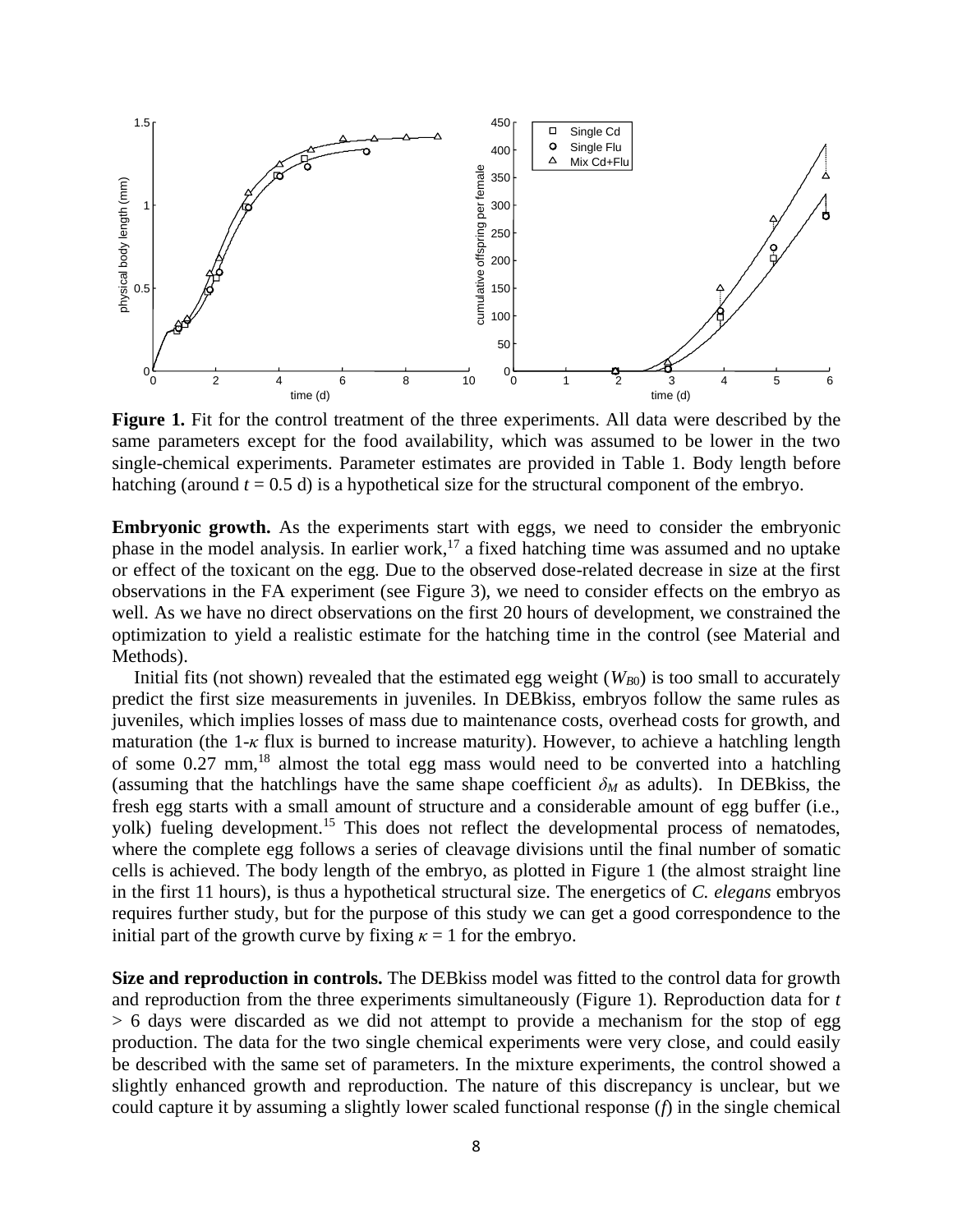analyses (in the mixture experiment, we fix  $f = 1$ ). A lower specific maintenance rate in the mixture experiment can also cover these differences, but seems less plausible. From the fit, the embryonic phase can be clearly distinguished: at hatching, the individual switches from feeding on the buffer of assimilates in the egg to feeding from the external environment. Growth slows down immediately after hatching because we included a size-dependent food limitation for the juveniles.

The number of estimated parameters is quite large (seven), given the information content in the data (three growth and reproduction curves). This is due to the extra parameter for the deviating growth curve  $(L_w f)$ , and the apparent food availability for the embryo  $(f_B)$  needed to match the observed hatching time. With the additional constraint on the hatching time, and fixing the egg weight, the data allow for a precise estimate of all model parameters (as evidenced from the tight confidence intervals in Table 1). We fixed the physiological parameters to the values in the controls (Table 1) for the subsequent fitting of the treatments.



**Figure 2.** Simultaneous fit to growth and reproduction data for *C. elegans* exposed to cadmium. Parameters for the controls were fixed (Table 1).



**Figure 3.** Simultaneous fit to growth and reproduction data for *C. elegans* exposed to fluoranthene. Parameters for the controls were fixed (Table 1).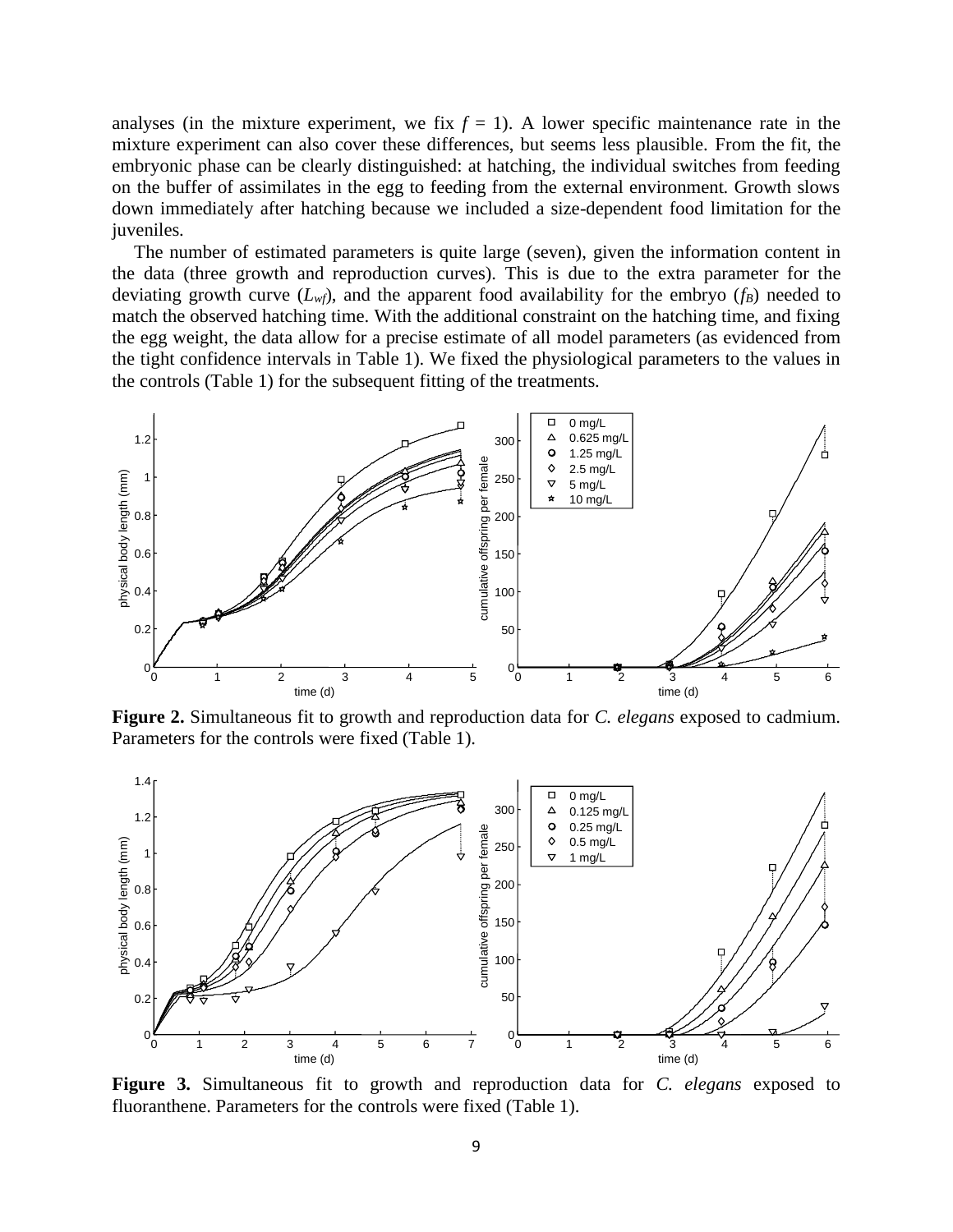**Single chemicals.** The best-fitting mMoA for Cd was a decrease in the assimilation of energy from food, and for FA an increase in the costs for both growth and reproduction. This is consistent with previous analyses,  $13,17$  $13,17$  and confirms that the mMoA is a robust property of a chemical in a particular species. However, we made a few different assumptions in comparison to the earlier analyses. Firstly, in contrast to the previous work, the current data did not reveal a clear decrease of the length at puberty (*Lwp*) under stress, for both chemicals. This saves us from using an additional parameter, but it is unclear why there is a difference with the earlier studies.

For Cd, the observed difference in effect between treatments is surprising (Figure 2): the first dose already gives a strong effect, but higher doses produce less than the expected proportional increase in effect with increasing exposure. This pattern cannot be captured by the basic firstorder toxicokinetics. Here, we can provide a good explanation of the dose response by adding a fixed amount  $(c_A)$  to the external concentration, and setting the no-effect threshold  $(c_0)$  to zero. In the earlier analyses, a non-zero threshold and saturation of the uptake kinetics was assumed, without an additional *cA*. This also provides a reasonable, but less convincing, explanation of the data, and requires an additional parameter (see SI). For Cd, simple first-order toxicokinetics is apparently insufficient to provide an accurate description of the complexities of bioavailability, uptake, speciation (internal and external), internal redistribution, and possibly inactivation of this heavy metal. For the purpose of this study, we therefore stick to the addition of a fixed amount to the external concentration.

For FA, the basic model fits the data well (Figure 3). The effect on the growth costs implies less growth but the same ultimate size. The initial food limitation exaggerates the effect of the chemical: the slower growth due to the toxicant forces the juvenile to stay longer in the size class where feeding is inhibited. This interaction between food limitation and toxicity was already predicted, $27$  and strengthens the case for this explanation of the deviating growth pattern. The confidence intervals on  $c_0$  and  $c_T$  are very tight, which may represent numerical problems with the optimization algorithm or with peculiarities of this particular data set (the profile likelihood suggest that for  $c_0$  an interval of 0-0.006 mg/L may be more realistic, see SI). The 2 mg/L treatment is not shown as there was very little hatching, and the few worms that hatched died within hours.

For Cd, there is no effect on the embryo in the model, as we assumed that the eggs do not take up Cd from the medium. It is possible that metal ions are not able to cross the cell wall, but in any case, this assumption matches the size data at the first measurement (assuming a steady state between egg and medium would have led to large effects on the embryo). Furthermore, this assumption is consistent with the low estimated elimination rate (Table 1) for juveniles/adults. The elimination rate determines the time needed to reach steady state between organism and environment, and thus reflects the rate of chemical exchange in both directions. In contrast, for FA we assumed instantaneous steady state for the body residues, which is consistent with the very high estimated elimination rate (Table 1). The effects of the chemical on the growth costs leads to a slower development of the embryo, and delayed hatching at a smaller size. This prediction cannot be corroborated from direct observations but matches the initial size measurements for the juveniles quite well. Furthermore, the strong effect on hatching success at 2 mg/L supports the hypothesis that FA is taken up in the egg and affects the embryonic development.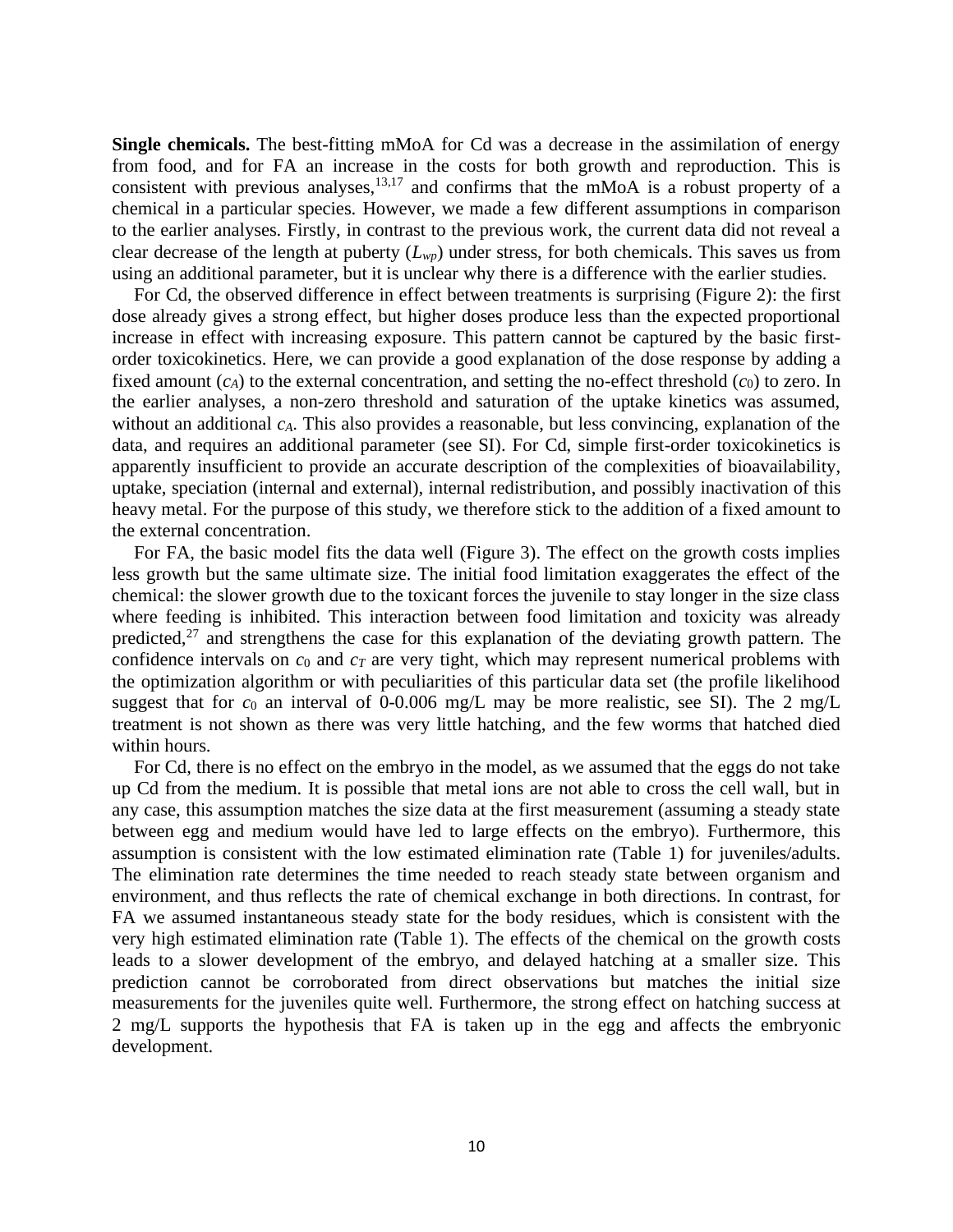

**Figure 4.** Prediction (no parameters fitted) of growth and reproduction data for *C. elegans* exposed to five mixture treatments of cadmium and fluoranthene (same ratio, different strengths). All parameters were fixed to the values for the controls and the single-chemical fits (Table 1). Note that for the highest treatment, the model predicts no reproduction, so the model line overlaps with the x-axis.

**Mixture.** Using the toxicological parameters from the single-chemical experiments, and the physiological parameters from the control treatments, we obtain a reasonable match to the data for the mixture of the two chemicals, without any fitting (Figure 4). This indicates that the assumption of total independent action of cadmium and fluoranthene is not unrealistic, and that we can reasonably predict the behavior of a binary mixture from the single components, for growth and reproduction over time. However, it is clear that the effect of the mixture is consistently overestimated by the model. This indicates that these two chemicals sport an antagonistic interaction in mixed exposure: less effects on the measured endpoints than predicted from the model.

To indicate the statistical significance of the interaction, we fitted the data for all three experiments simultaneously, and compared the fit for 'no interaction' (same toxicological parameters in the single exposure and in the mixture) to the fit for 'interactions' (allowing some or all of the parameters in the mixture to deviate from their values in single exposure). The antagonistic interaction is significant, in that a better fit can be achieved by allowing the elimination rate  $(k_e)$  or the tolerance concentration  $(c<sub>T</sub>)$  of the two chemicals to be different in the mixture (details provided in the SI). Allowing for an interaction on the elimination rate (and thereby the rate of chemical exchange in both directions) provides the greatest improvement in the fit (see SI), and interestingly, all of this improvement comes from assuming a lower elimination rate for FA in the mixture than in single exposure. This analysis therefore suggests that Cd decreases the exchange of FA between nematode and medium. A possible explanation for this interaction is that Cd decreases assimilation by decreasing the feeding rate. As feeding constitutes an important route of chemical exchange for nematodes,  $22$  a decrease in feeding by Cd is likely to affect the elimination rate for FA.

Regarding the statistical testing, a few warnings are in order. Firstly, the initial food limitation interacts with toxicity, and hence, small uncertainties in parameter values will lead to large differences in effects later in life.<sup>[27](#page-14-1)</sup> Furthermore, the statistical model for the deviations from the model predictions is a poor match to the problem;<sup>[10](#page-13-3)</sup> for example, we assume independence of the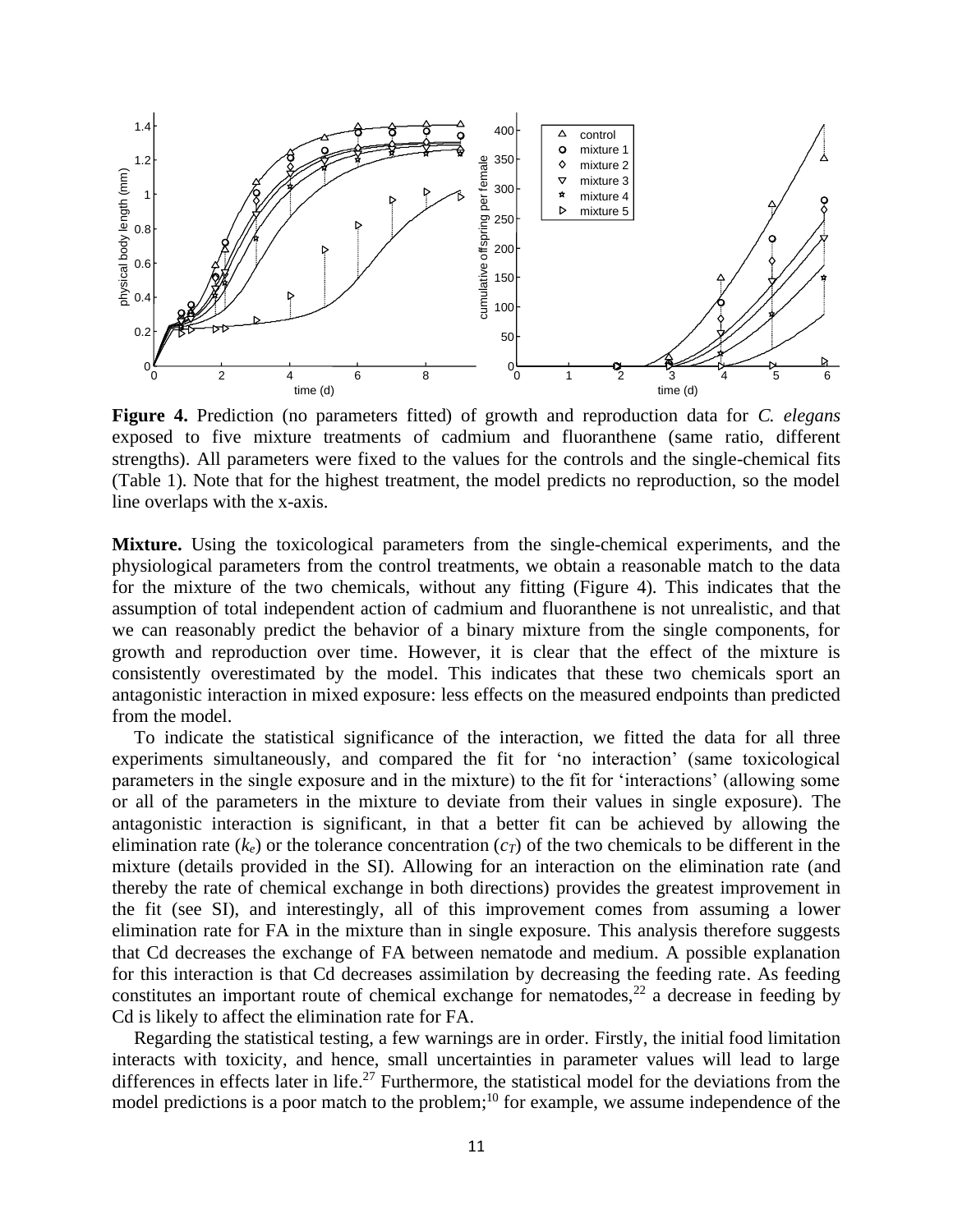observations over time even though they were taken on the same animals. An additional uncertainty is introduced due to the selection of the exposure concentrations in the mixture, which includes lower concentrations than were tested in the single exposures. This is valid if the assumptions underlying the model are realistic, but that is in this case questionable given the rather descriptive assumptions for Cd (adding *c<sup>A</sup>* to the external concentration).

**IA model predictions.** Figure 5 shows the log-logistic dose-response relationships for the single chemicals at a single time point (4 days) for the two endpoints (body length and reproduction). Clearly, the effects on reproduction are larger than on body length. This makes sense as a small reduction in size is usually associated with a more severe reduction in reproduction (which can be reduced to zero, in contrast to body size). For the mixture effect, two curves are shown: one fitted to the mixture effects (thin broken line) and one predicted from the effects of the single chemicals (thick broken line). The fitted line is to the right of the predicted line for IA, which indicates an antagonistic interaction. The antagonism was statistically significant both at day 4, as shown in the figure, and for day 6, which was also tested (see SI).



Figure 5. Nematode length and reproduction after 4 days, as percent of the untreated control average for nematodes treated with Cd (Squares), FA (circles), and the mixture of the two (triangles). Data for the individual chemicals (mean $\pm$ 95% conf. int., n = 12) are described with a two parameter log-logistic dose-response model (curve), as is the mixture data (thin broken curve). The IA prediction based on the dose-response model of the individual chemicals is given by the thick broken curve.

**Evaluation and outlook.** In conjunction with the earlier work on *Daphnia*[,](#page-13-1)<sup>8</sup> we can conclude that DEB-based models provide a natural framework for investigating the simultaneous effects of mixtures on different endpoints over the life cycle. Even though this analysis does not yield a radically different conclusion from the more traditional dose-response analysis, it provides far more insight into the underlying dynamic mechanisms. This insight allows the generation of mechanistic hypotheses for observed mixture interactions. In the present case study, the testable hypothesis that we put forward was that Cd induced a reduction of food intake by the nematodes, which in turn affected the rates of uptake and excretion for FA. Such a specific hypothesis would not have been obvious from analyzing the data using traditional descriptive methodologies.

Mechanistic modeling not only allows studying the nature of mixture interaction, but also facilitates extrapolations beyond the conditions in the experimental test (vital for predicting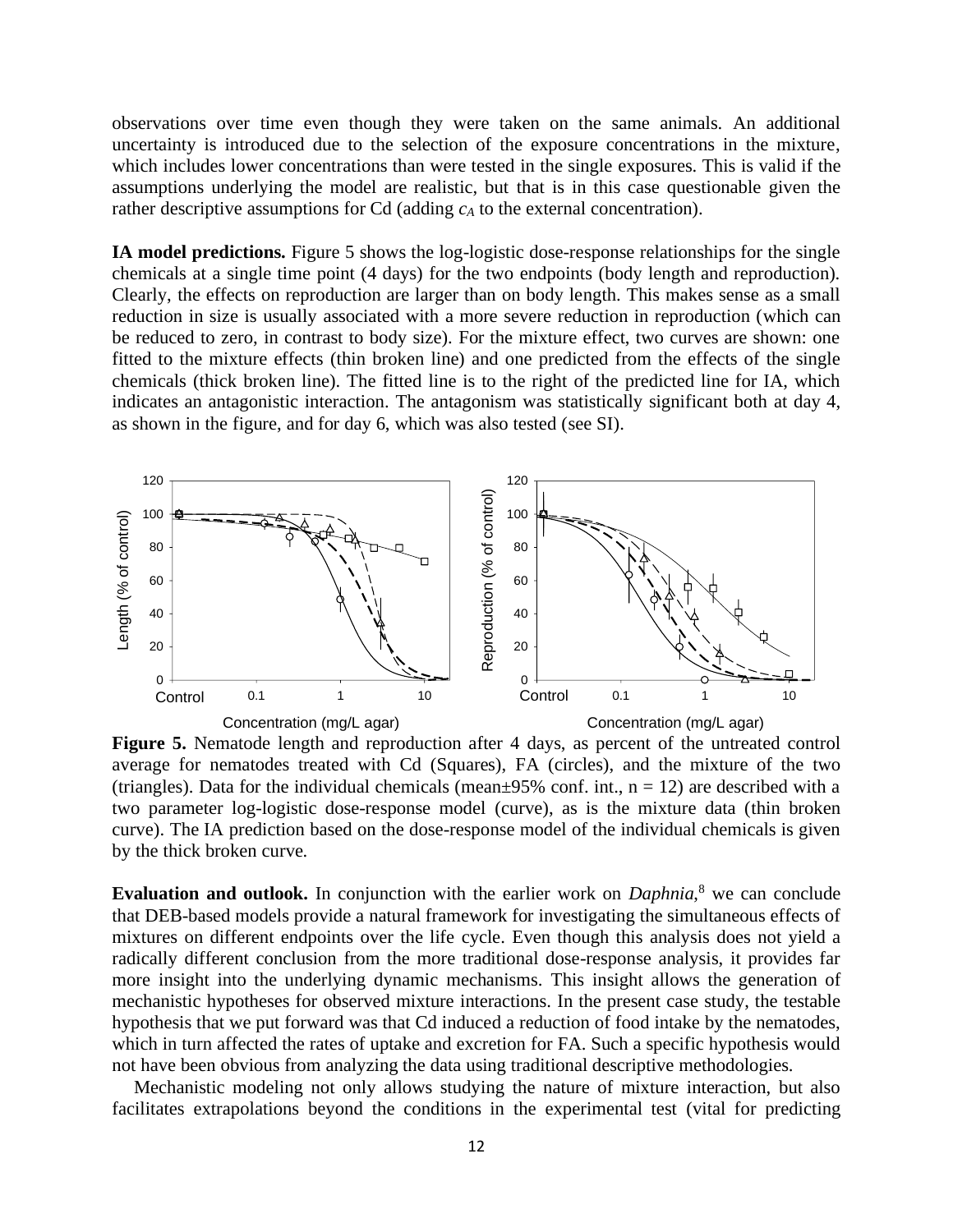population consequences under realistic scenarios). Particularly, time-varying exposures cannot be dealt with using the traditional mixture concepts based on dose-response modelling, but are amenable to TKTD modeling[.](#page-12-4)<sup>5</sup> Furthermore, these mechanistic insights at the level of the energy budget are indispensable to eventually link changes at the biochemical level to changes in life-history traits.<sup>[13](#page-13-6)</sup> We also hope that focusing on common mechanisms in animals will provide a better basis for extrapolation between chemicals and between species, and for identifying the intrinsic reasons for differences in toxicity and sensitivity. Plenty of work remains to be done in the area of TKTD modeling for sub-lethal effects, [28](#page-14-2) but models of this type are absolutely essential for a more mechanistic understanding of mixture ecotoxicology.

# **ASSOCIATED CONTENT**

# **Supporting information**

Detailed model description and additional model analyses are provided. This information is available free of charge via the Internet at http://pubs.acs.org/.

# **AUTHOR INFORMATION**

#### **Corresponding author**

Phone: +31-20-59 87134; fax: +31-20-59 87123; e-mail: tjalling.jager@vu.nl.

#### **Notes**

The authors declare no competing financial interest.

# **ACKNOWLEDGEMENTS**

We wish to thank A. P. Møllers fund for Icelandic students in Denmark and the Memorial grant fund of Anna Claessen la Cour for graduate studies and research in Denmark for making this study possible.

# **REFERENCES**

- <span id="page-12-0"></span>(1) Altenburger, R.; Backhaus, T.; Boedeker, W.; Faust, M.; Scholze, M. Simplifying complexity: Mixture toxicity assessment in the last 20 years. *Environ. Toxicol. Chem.* **2013**, *32*, 1685-1687.
- <span id="page-12-1"></span>(2) Van Gestel, C. A. M.; Hensbergen, P. J. Interaction of Cd and Zn toxicity for *Folsomia candida* Willem (Collembola: Isotomidae) in relation to bioavailability in soil. *Environ. Toxicol. Chem.* **1997**, *16*, 1177-1186.
- <span id="page-12-2"></span>(3) Cedergreen, N.; Streibig, J. C. Can the choice of endpoint lead to contradictory results of mixture-toxicity experiments? *Environ. Toxicol. Chem.* **2005**, *24*, 1676-1683.
- <span id="page-12-3"></span>(4) Baas, J.; Van Houte, B. P. P.; Van Gestel, C. A. M.; Kooijman, S. A. L. M. Modelling the effects of binary mixtures on survival in time. *Environ. Toxicol. Chem.* **2007**, *26*, 1320- 1327.
- <span id="page-12-4"></span>(5) Ashauer, R.; Boxall, A. B. A.; Brown, C. D. Modeling combined effects of pulsed exposure to carbaryl and chlorpyrifos on *Gammarus pulex*. *Environ. Sci. Technol.* **2007**, *41*, 5535-5541.
- <span id="page-12-5"></span>(6) Ashauer, R.; Escher, B. I. Advantages of toxicokinetic and toxicodynamic modelling in aquatic ecotoxicology and risk assessment. *J. Environ. Monit.* **2010**, *12*, 2056-2061.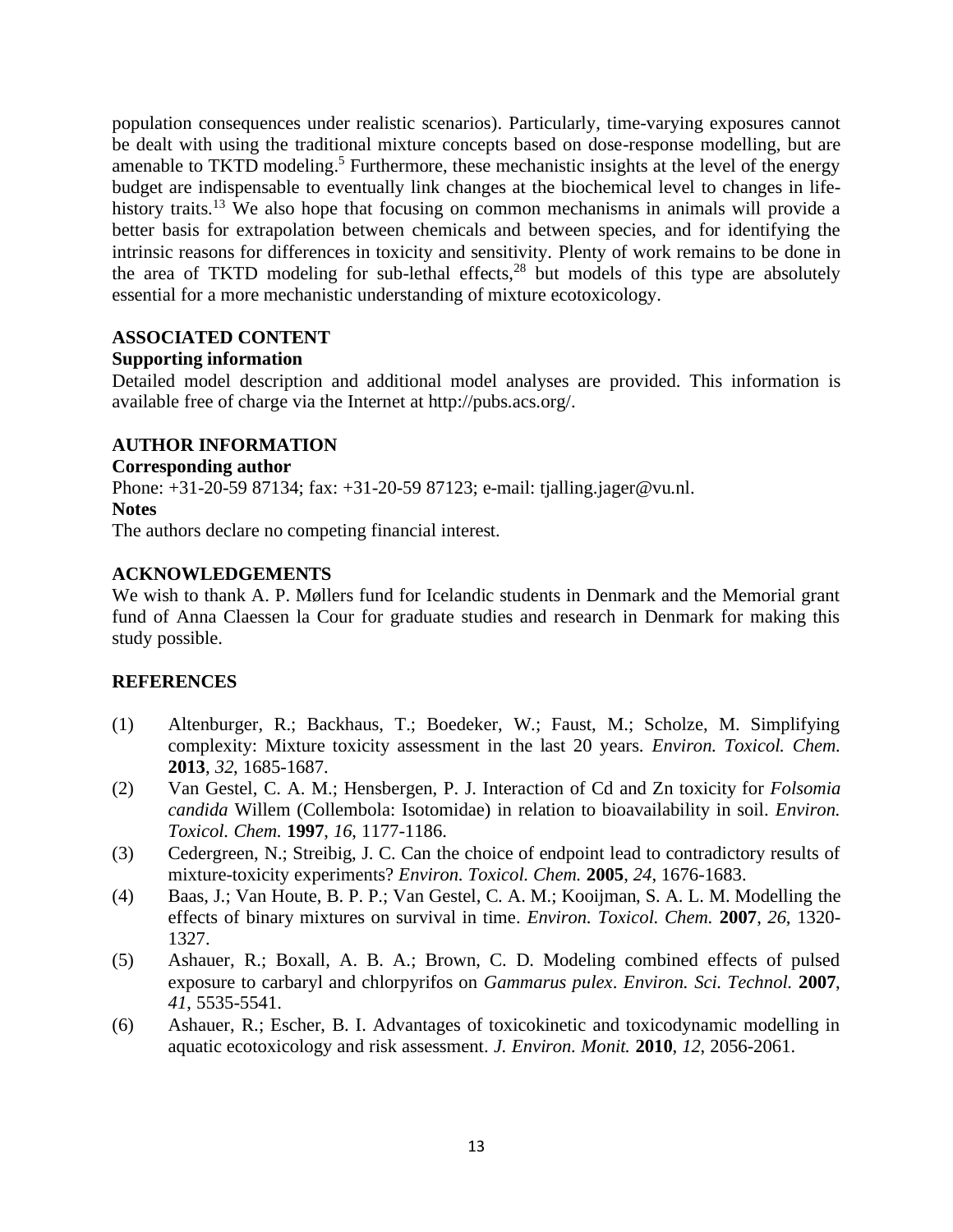- <span id="page-13-0"></span>(7) Lee, J. H.; Landrum, P. F. Development of a multi-component damage assessment model (MDAM) for time-dependent mixture toxicity with toxicokinetic interactions. *Environ. Sci. Technol.* **2006**, *40*, 1341-1349.
- <span id="page-13-1"></span>(8) Jager, T.; Vandenbrouck, T.; Baas, J.; De Coen, W. M.; Kooijman, S. A. L. M. A biology-based approach for mixture toxicity of multiple endpoints over the life cycle. *Ecotoxicology* **2010**, *19*, 351-361.
- <span id="page-13-2"></span>(9) Nisbet, R. M.; Muller, E. B.; Lika, K.; Kooijman, S. A. L. M. From molecules to ecosystems through dynamic energy budget models. *J. Anim. Ecol.* **2000**, *69*, 913-926.
- <span id="page-13-3"></span>(10) Jager, T.; Zimmer, E. I. Simplified Dynamic Energy Budget model for analysing ecotoxicity data. *Ecol. Modell.* **2012**, *225*, 74-81.
- <span id="page-13-4"></span>(11) Alda Álvarez, O.; Jager, T.; Marco Redondo, E.; Kammenga, J. E. Physiological modes of action of toxic chemicals in the nematode *Acrobeloides nanus*. *Environ. Toxicol. Chem.* **2006**, *25*, 3230-3237.
- <span id="page-13-5"></span>(12) Jager, T.; Alda Álvarez, O.; Kammenga, J. E.; Kooijman, S. A. L. M. Modelling nematode life cycles using dynamic energy budgets. *Funct. Ecol.* **2005**, *19*, 136-144.
- <span id="page-13-6"></span>(13) Swain, S.; Wren, J. F.; Stürzenbaum, S. R.; Kille, P.; Morgan, A. J.; Jager, T.; Jonker, M. J.; Hankard, P. K.; Svendsen, C.; Owen, J.; Hedley, B. A.; Blaxter, M.; Spurgeon, D. J. Linking toxicant physiological mode of action with induced gene expression changes in *Caenorhabditis elegans*. *BMC Systems Biology* **2010**, *4*, 32.
- <span id="page-13-7"></span>(14) Brenner, S. The genetics of *Caenorhabditis elegans*. *Genetics* **1974**, *77*, 71-94.
- <span id="page-13-8"></span>(15) Jager, T.; Martin, B. T.; Zimmer, E. I. DEBkiss or the quest for the simplest generic model of animal life history. *J. Theor. Biol.* **2013**, *328*, 9-18.
- <span id="page-13-9"></span>(16) Barsi, A.; Jager, T.; Collinet, M.; Lagadic, L.; Ducrot, V. Considerations for test design to accommodate energy-budget models in ecotoxicology: a case study for acetone in the pond snail *Lymnaea stagnalis*. *Environ. Toxicol. Chem.* **2014**, *Acc.*, DOI 10.1002/etc.2399.
- <span id="page-13-10"></span>(17) Alda Álvarez, O.; Jager, T.; Kooijman, S. A. L. M.; Kammenga, J. E. Responses to stress of *Caenorhabditis elegans* populations with different reproductive strategies. *Funct. Ecol.* **2005**, *19*, 656-664.
- <span id="page-13-11"></span>(18) Byerly, L.; Cassada, R. C.; Russell, R. L. The life cycle of the nematode *Caenorhabditis elegans*. I. Wild-type growth and reproduction. *Developmental Biology* **1976**, *51*, 23-33.
- <span id="page-13-12"></span>(19) Hirose, T.; Nakano, Y.; Nagamatsu, Y.; Misumi, T.; Ohta, H.; Ohshima, Y. Cyclic GMPdependent protein kinase EGL-4 controls body size and lifespan in *C. elegans*. *Development* **2003**, *130*, 1089-1099.
- <span id="page-13-13"></span>(20) Wieser, W. Benthic studies in Buzzards Bay II. The meiofauna. *Limnol. Oceanogr.* **1960**, *5*, 121-137.
- <span id="page-13-14"></span>(21) Knight, C. G.; Patel, M. N.; Azevedo, R. B. R.; Leroi, A. M. A novel mode of ecdysozoan growth in *Caenorhabditis elegans*. *Evolution & Development* **2002**, *4*, 16-27.
- <span id="page-13-15"></span>(22) Höss, S.; Schlottmann, K.; Traunspurger, W. Toxicity of ingested cadmium to the nematode *Caenorhabditis elegans*. *Environ. Sci. Technol.* **2011**, *45*, 10219-10225.
- <span id="page-13-16"></span>(23) Ritz, C.; Streibig, J. C. Bioassay analysis using R. *Journal of Statistical Software* **2005**, *12*, 1-22.
- <span id="page-13-17"></span>(24) Cedergreen, N.; Svendsen, C.; Backhaus, T. In *Encyclopedia of Environmental Management*; Jorgensen, S. E., Ed.; Taylor & Francis: New York, 2013; pp 2601-2610.
- <span id="page-13-18"></span>(25) Williams, P. L.; Dusenbery, D. B. Aquatic toxicity testing using the nematode, *Caenorhabditis elegans*. *Environ. Toxicol. Chem.* **1990**, *9*, 1285-1290.